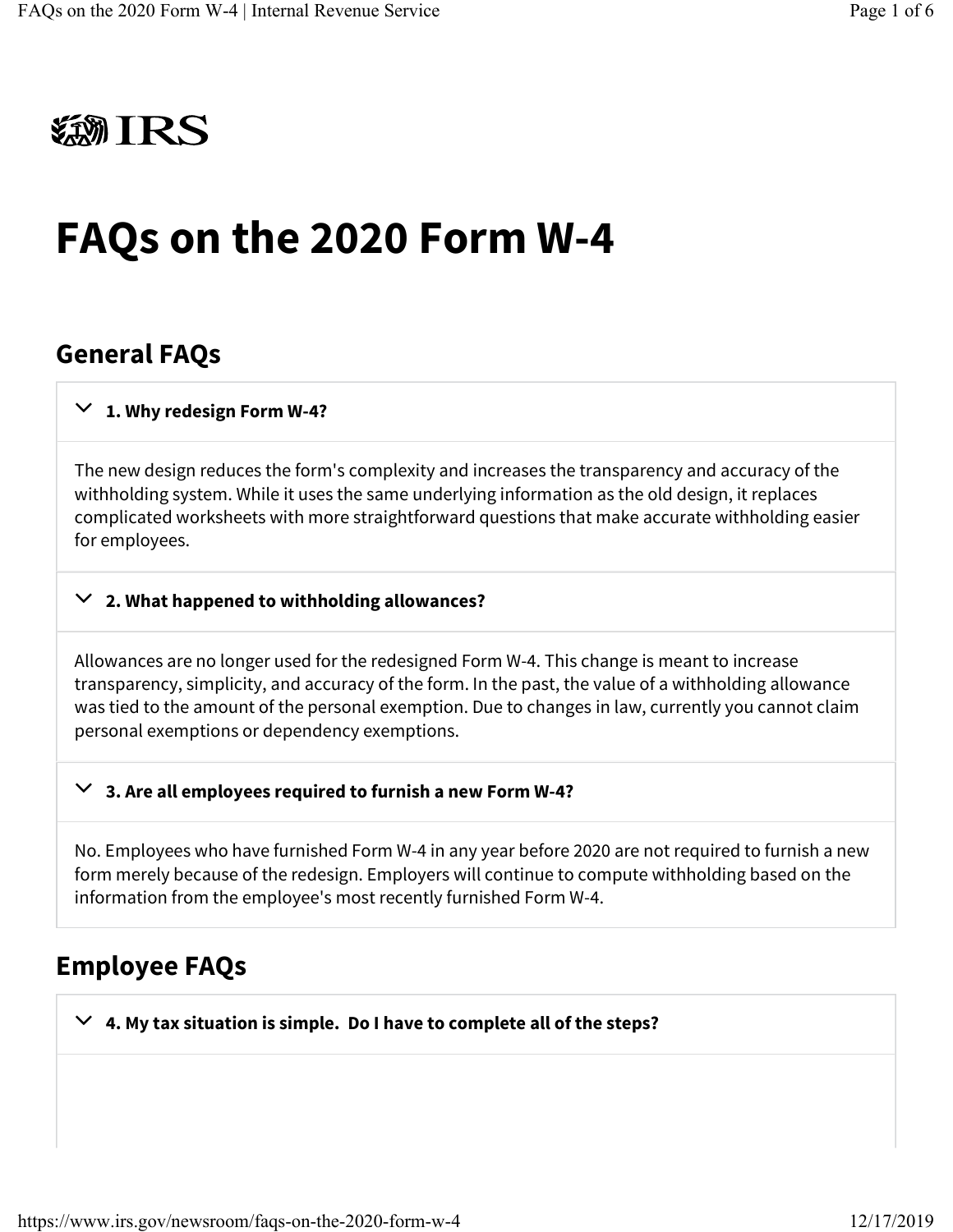No. The form is divided into 5 steps. The only two steps required for all employees are Step 1, where you enter personal information like your name and filing status, and Step 5, where you sign the form. Complete Steps 2 - 4 only if they apply to you. Doing so will make your withholding more accurately match your liability.

### $\vee~$  5. What happens if I only fill out Step 1 and then sign the form?

Your withholding will be computed based on your filing status's standard deduction and tax rates, with no other adjustments.

### $\vee$  6. When should I increase my withholding?

You should generally increase your withholding if:

- you hold more than one job at a time or you and your spouse both have jobs (Step 2) or
- you have income from sources other than jobs or self-employment that is not subject to withholding (Step 4(a)).

If you do not make adjustments to your withholding for these situations, you will very likely owe additional tax when filing your tax return, and you may owe penalties. For income from sources other than jobs, you can pay estimated tax instead of having extra withholding.

# $\vee$  7. When should I decrease my withholding?

You should generally decrease your withholding if:

- you are eligible for income tax credits such as the child tax credit or credit for other dependents (Step 3), and/or
- you are eligible for deductions other than the basic standard deduction, such as itemized deductions, the deduction for IRA contributions, or the deduction for student loan interest (Step 4 (b)).

#### $\vee$  8. I want a refund when I file my tax return. How should I complete the redesigned Form W-4?

The redesigned Form W-4 makes it easier for you to have your withholding match your tax liability. But if you prefer to have more tax than necessary withheld from each paycheck, you will get that money back as a refund when you file your tax return (keep in mind though you do not earn interest on the amount you overpay). The simplest way to increase your withholding is to enter in Step 4(c) the additional amount you would like your employer to withhold from each paycheck. Note, even if you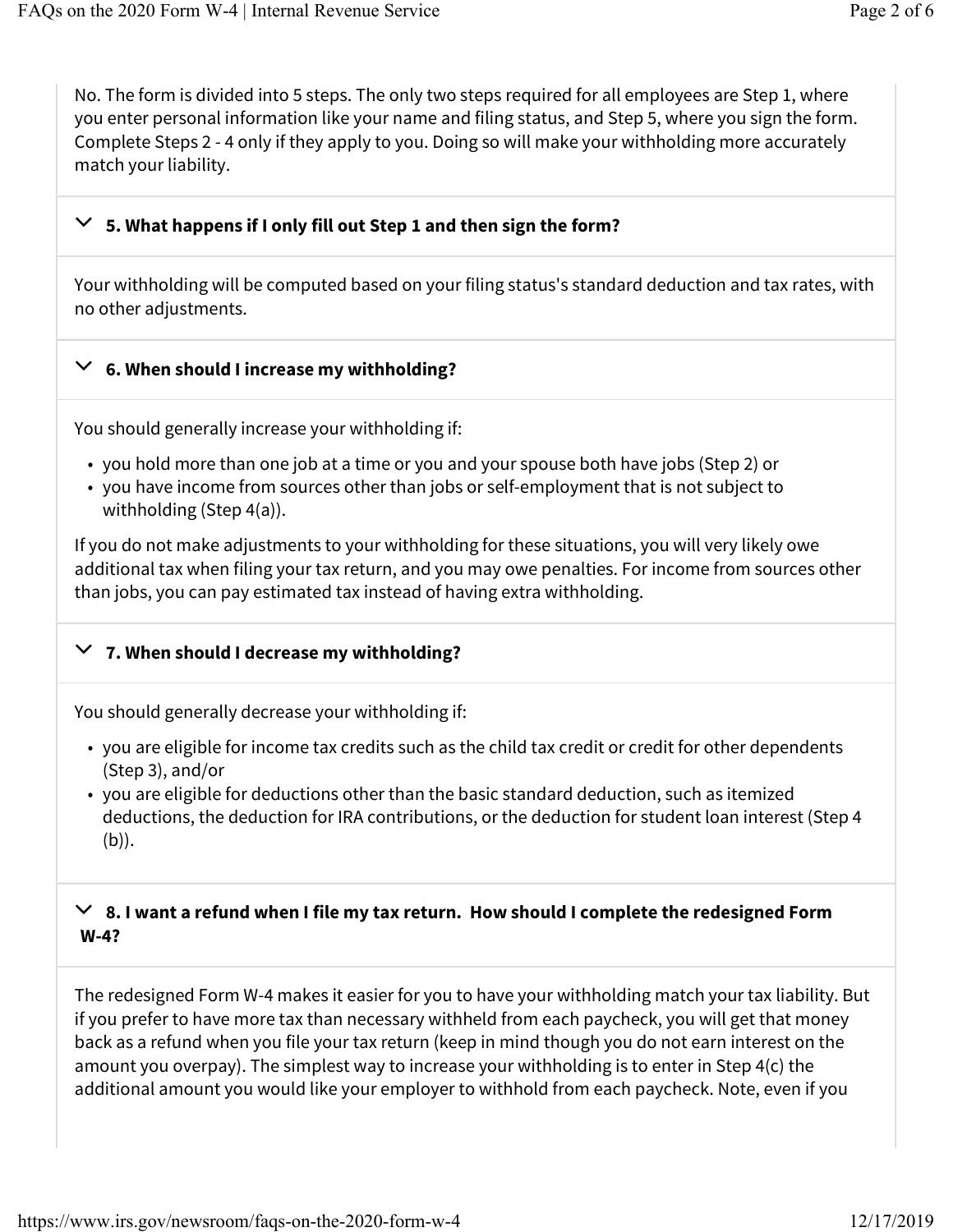don't have any income tax withheld from your wages, you may get a refund if you are eligible for tax credits such as the Earned Income Credit, the Additional Child Tax Credit, or American Opportunity Credit.

#### $\vee$  9. Why do I need to account for multiple jobs (Step 2)? I have never done that before.

Tax rates increase as income rises, and only one standard deduction can be claimed on each tax return, regardless of the number of jobs. Therefore, if you have more than one job at a time or are married filing jointly and both you and your spouse work, more money should usually be withheld from the combined pay for all the jobs than would be withheld if each job was considered by itself. Adjustments to your withholding must be made to avoid owing additional tax, and potentially penalties, when you file your tax return. All of this has been true for many years; it did not change with the recent tax law changes. The old Form W-4 accounted for multiple jobs using detailed instructions and worksheets that many employees may have overlooked. Step 2 of the redesigned Form W-4 lists three different options you should choose from to make the necessary withholding adjustments. Note that, to be accurate, you should furnish a 2020 Form W-4 for all of these jobs.

#### $\vee$  10. Which option in Step 2 should I use to account for my multiple jobs? Which is most accurate? What if I don't want to reveal to my employer on my W-4 that I have a second job?

Step 2 allows you to choose **one** of three options, which involve tradeoffs between accuracy, privacy, and ease of use:

- Step 2(a): For maximum accuracy and privacy, use the Tax Withholding Estimator at www.irs.gov/W4app. You will generally be guided to enter an additional amount to withhold in Step 4(c). While you will need to know the approximate amount of pay for each job, you will enter the additional amount of withholding in Step 4(c) on the Form W-4 for only one of the jobs. If pay for any of the jobs changes significantly, you will need to use the Tax Withholding Estimator again and furnish a new Form W-4 to change the amount in Step 4(c) to have accurate withholding.
- Step 2(b): If you do not have access to the Tax Withholding Estimator but wish to have roughly accurate withholding and retain privacy, you may use the Multiple Jobs Worksheet on page 3. You will be guided to enter an additional amount to withhold in Step 4(c). While you will need to know the approximate amount of pay for each job, you will enter the additional amount of withholding in Step 4(c) on the Form W-4 for only one of the jobs. If a change in pay for any of the jobs changes the additional withholding amount in the lookup table used with this worksheet, you will need to furnish a new Form W-4 to change the amount in Step 4(c) to have accurate withholding. If you (and your spouse) have a total of only two jobs and the pay at the higher paying job is more than double the pay at the lower paying job, this option is generally more accurate than choosing Step 2(c). If the pay at each job is more similar, choosing Step 2(c) is more accurate than choosing Step 2(b).
- Step 2(c): If you (and your spouse) have a total of only two jobs held at the same time, you may check the box in Step 2(c) on the Forms W-4 for **both** jobs. That is, to use this option, you should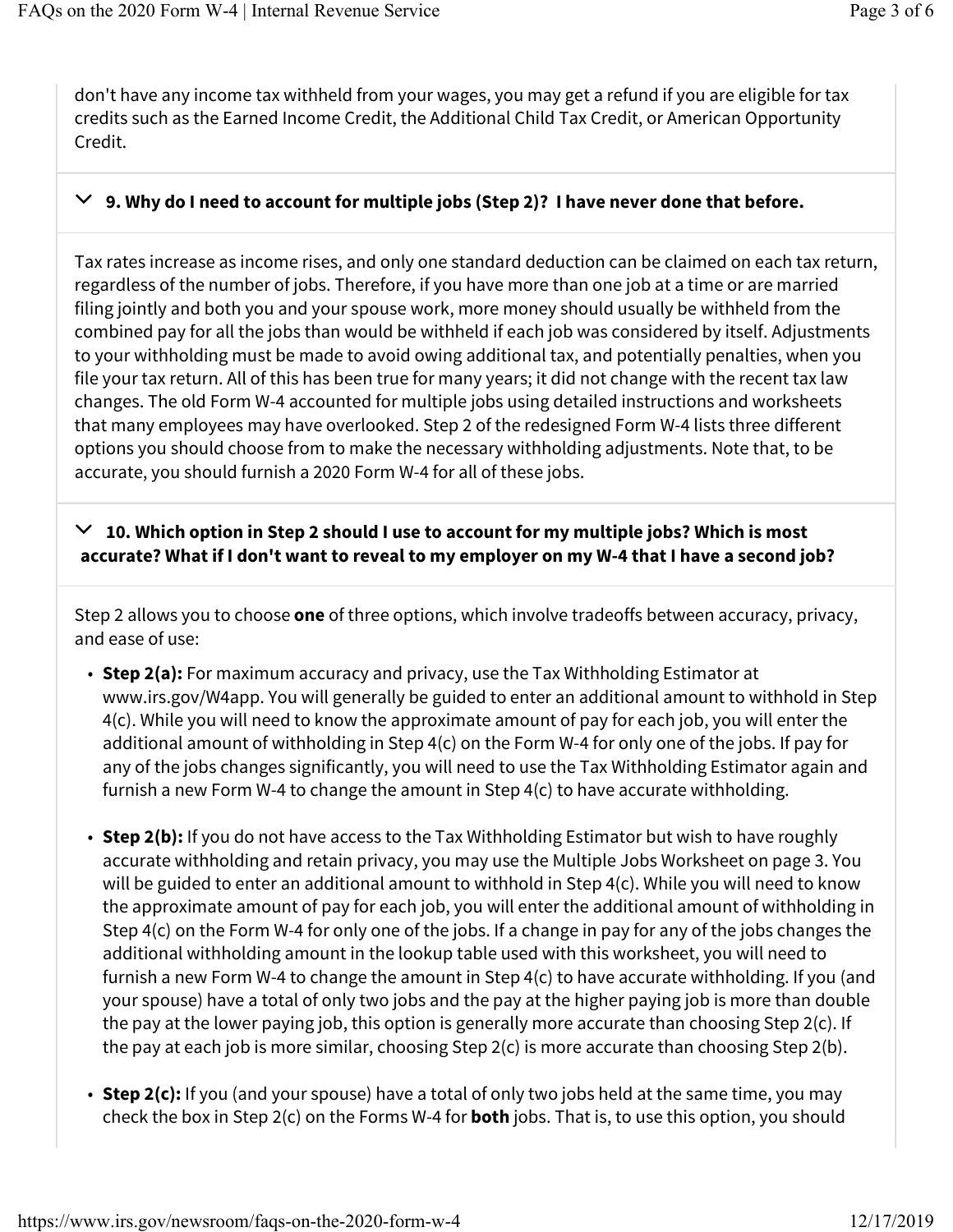complete a Form W-4 for **each** job with the box in Step  $2(c)$  checked. The standard deduction and tax brackets will be cut in half for each job to calculate withholding. You will not need to furnish a new Form W-4 to account for pay changes at either job. This option is accurate for jobs with similar pay; otherwise more tax than necessary may be withheld from your wages. This extra amount will be larger the greater the difference in pay is between the two jobs.

 $\vee$  11. The instructions above Step 3 say that in multiple job households, adjustments in Steps 3 – 4b are to be made on only one form, and that withholding will be most accurate if the adjustments are made on the W-4 for the highest paying job. But what happens if pay at two jobs is relatively similar or if changes in pay over time result in another job becoming the highest paying?

In general, making these adjustments on the Form W-4 for the highest paying job increases accuracy. However, if the jobs in your household pay about the same or if changes in pay over time change which is the highest paying job, it is less important which Form W-4 is used to make the adjustment.

#### 12. What if I have side work where I'm not treated as an employee?  $\checkmark$

If you have income from self-employment (including as an independent contractor), you will generally owe both income tax and self-employment tax. Form W-4 is primarily intended to be used by employees who are not subject to self-employment tax. Thus, like the old Form W-4, the redesigned Form W-4 does not compute self-employment tax. If you would like to use Form W-4 to make an adjustment to your withholding to account for self-employment income that you will receive from another source, use the Tax Withholding Estimator at www.irs.gov/W4app or refer to IRS Publication 505.

#### $\vee~$  13. What if I don't want to reveal the amount of my non-job income, such as income from earnings on investments or retirement income, on my Form W-4 (Step 4(a))?

You are not required to have tax on non-job income withheld from your paycheck. Instead, you can pay estimated tax on this income using Form 1040-ES, Estimated Tax for Individuals. However, if you want to use Form W-4 to have tax for this income withheld from your paycheck and you do not want to report this income directly in Step 4(a), you have several options. First, you can use the Tax Withholding Estimator at www.irs.gov/W4app. The estimator will help you calculate the additional amount of tax that should be withheld from your paycheck. You will then enter that amount in Step 4 (c), without reporting the income to your employer. Second, you can determine for yourself the amount of extra withholding needed to pay for the tax on your other income (for example, by using Publication 505), divide that amount by the number of pay dates in the year, and enter the result in Step 4(c). Third, if this is the only job in your household, you can check the box in Step 2(c), which will increase your withholding and significantly reduce your paycheck. The amount of this extra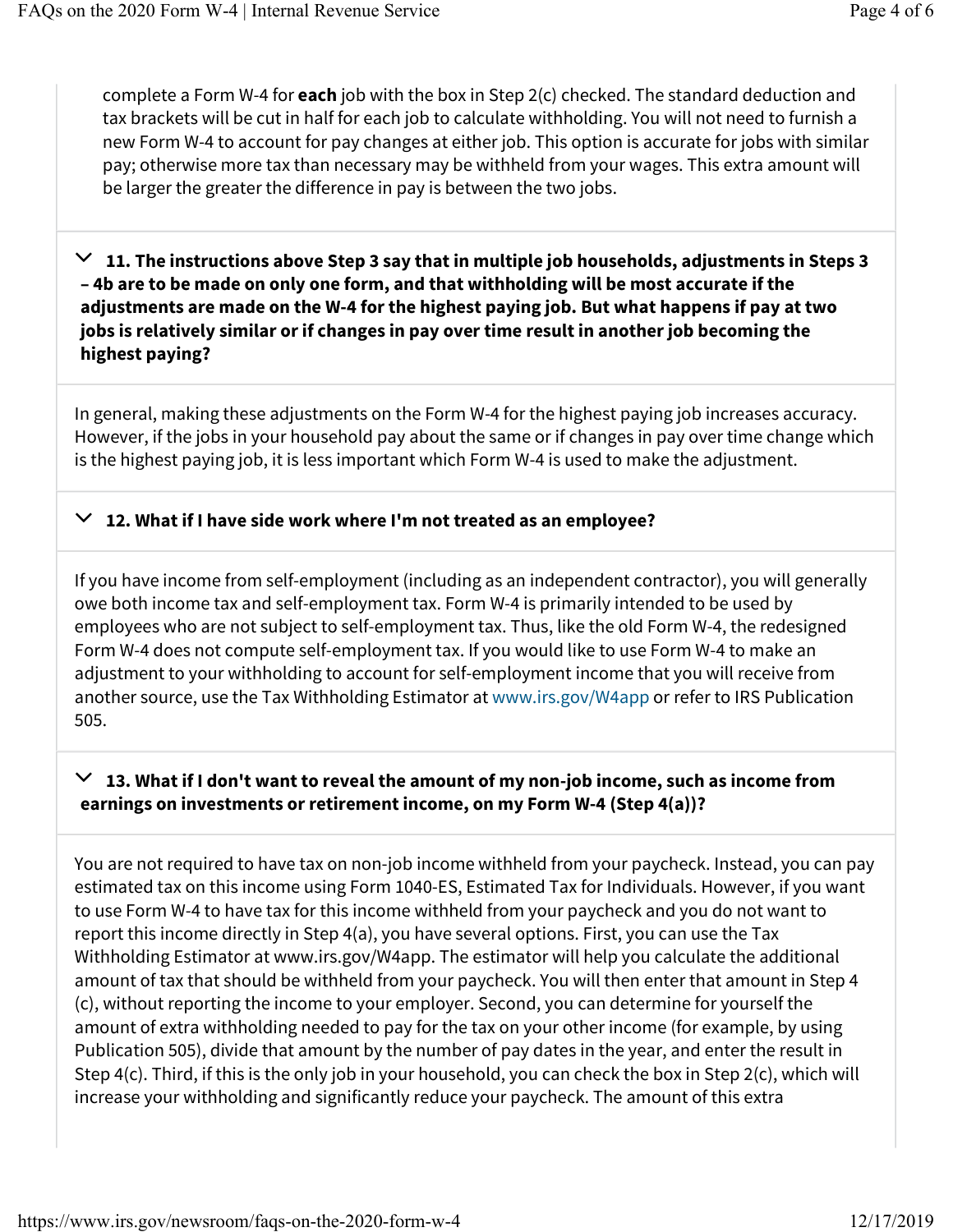withholding varies across taxpayers and ranges from zero to \$20,000 annually—and you may not know how much extra is being withheld. Also, whether this extra withholding in turn is too little or too much—and results in a balance due or refund—depends on the amount of your non-job income.

### $\vee$  14. Is there a computer program I can use to help me complete Form W-4?

Yes. To provide maximum accuracy, you are encouraged to use the Tax Withholding Estimator available at www.irs.gov/W4app. You should consider using the withholding estimator if you:

- expect to work only part of the year (this does not apply if you are only switching jobs),
- had a large balance due or refund last year and it is no longer the beginning of the current year,
- have dividend or capital gain income or are subject to additional taxes, such as the additional Medicare tax,
- have self-employment income,
- prefer the most accurate withholding for multiple job situations, or
- prefer to limit information provided in Steps 2–4 but do not want to sacrifice accuracy.

### Employer FAQs

# $\vee$  15. Are new employees first paid after 2019 required to use the redesigned form?

Yes. All new employees first paid after 2019 must use the redesigned form. Similarly, any other employee who wishes to adjust their withholding must use the redesigned form.

# $\vee$  16. How do I treat new employees first paid after 2019 who do not furnish a Form W-4?

New employees first paid after 2019 who fail to furnish a Form W-4 will be treated as a single filer with no other adjustments. This means that a single filer's standard deduction with no other entries will be taken into account in determining withholding. This treatment also generally applies to employees who previously worked for you who were rehired in 2020 and did not furnish a new Form W-4.

 $\vee$  17. What about employees paid prior to 2020 who want to adjust withholding from their pay dated January 1, 2020, or later?

Employees must use the redesigned form.

 $\vee$  18. May I ask all of my employees paid before 2020 to furnish new Forms W-4 using the redesigned version of the form?